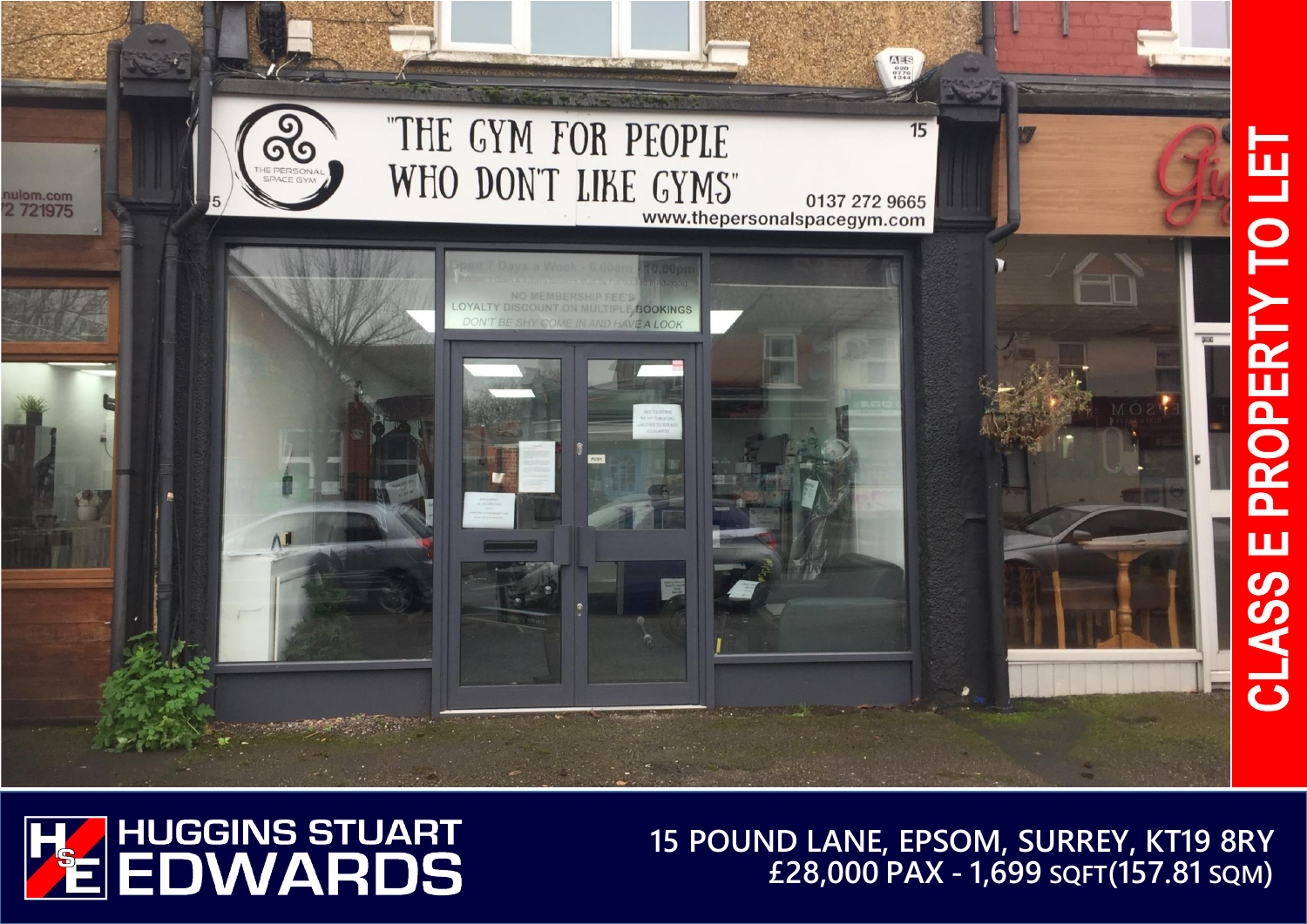### **15 Pound Lane, Epsom Surrey, KT19 8RY TO LET Approx 1,699 sqft (157.81 sqm)**

#### **DESCRIPTION**

Opportunity to occupy an extensive air-conditioned Class E property in a popular local parade within walking distance of Epsom town centre. Formerly a gym the property comprises a front shop and forecourt parking with rear access leading to a separate single storey unit which has been partitioned to provide individual exercise rooms, plus shower, and WC facilities. The rear unit has potential to be altered to suit a variety of occupier requirements including office, medical, leisure and retail use.

| Shop             | $ 408 \text{ sqft} $ | 37.92 sqm     |
|------------------|----------------------|---------------|
| <b>Rear Unit</b> | $1,291$ sqft         | $ 119.89$ sqm |
| <b>TOTAL</b>     | $1,699$ sqft         | $ 157.81$ sqm |

**RENT** £28,000 per annum exclusive.

#### **LEASE**

New Lease. Terms to be agreed.

#### **LOCATION**

The property is located in the Pound Lane Parade which includes a variety of independent businesses within close proximity to Epsom Town Centre. There is free on street car parking opposite the property.

Epsom station is less than 10 minutes walk away and provides regular services to both London Waterloo and London Victoria. The M25 is accessed via Junction 9 at Leatherhead, approximately 5 miles away.

#### **EPC**

Shop energy rating B Rear unit energy rating C

#### **USE**

Class E (Commercial Business & Service)

#### **RATES**

Rateable value: £6,800. Rates Payable at 49.9p in the £ (2021/2022)

#### **LEGAL COSTS**

Each party to bear their own legal costs.

#### **VIEWING**

Strictly by appointment via sole agents Huggins Stuart Edwards.

#### **CONTACT**

Huggins Stuart Edwards - Epsom Office Apex House, 10 West Street, Epsom, KT18 7RG T: 01372 740555 E: epsom@hsedwards.co.uk

**DATE FOLIO NUMBER** January 2022 30097

#### **SUBJECT TO CONTRACT**

**Important: See Disclaimer Notice to the Right**.



## **HUGGINS STUART EDWARDS**

#### **COMMERCIAL ESTATE AGENTS PROPERTY CONSULTANTS**

APEX HOUSE 10 WEST STREET EPSOM KT18 7RG **01372 740555**

102-104 HIGH STREET **CROYDON** CR9 1TN **020 8688 8313**

Huggins Stuart Edwards Commercial Ltd is a limited company registered in England & Wales. Company number 12280950. Registered office: Apex House, 10 West Street, Epsom, KT18 7RG. Huggins Stuart Edwards Commercial Ltd for themselves and for vendors or lessors of this property whose agents they are give notice that the particulars are set out as general outline only for the guidance of intended purchasers or lessees, and do not constitute, nor constitute part of, an offer or contract. All descriptions, dimensions, reference to condition and necessary permissions for use and occupation, and other details are given without responsibility and any intending purchasers or lessees should not rely on them as statements or representations of fact but any intending purchasers or lessees should not rely on them as statements or representations of fact but must satisfy themselves by inspection or otherwise as to the correctness of each of them. No person in the employment of Huggins Stuart Edwards Commercial Ltd has any authority to make or give any representation or warranty whatsoever in relation to this property. Unless otherwise stated, all prices and rents are quoted exclusive of Value Added Tax (VAT). Any intending purchasers or lessees must satisfy themselves independently as to the incidence of VAT in respect of any transaction. The properties are offered subject to contract and being unsold or unlet and no responsibility is taken for any inaccuracy or expenses incurred in viewing. Huggins Stuart Edwards Commercial Ltd have not made any investigations into the existence or otherwise of any issues concerning pollution and potential land, air or water contamination or tested any of the services and no warranty is given or implied. The purchasers or lessees are responsible for making their own enquiries in these regards

# **www.hsedwards.co.uk**